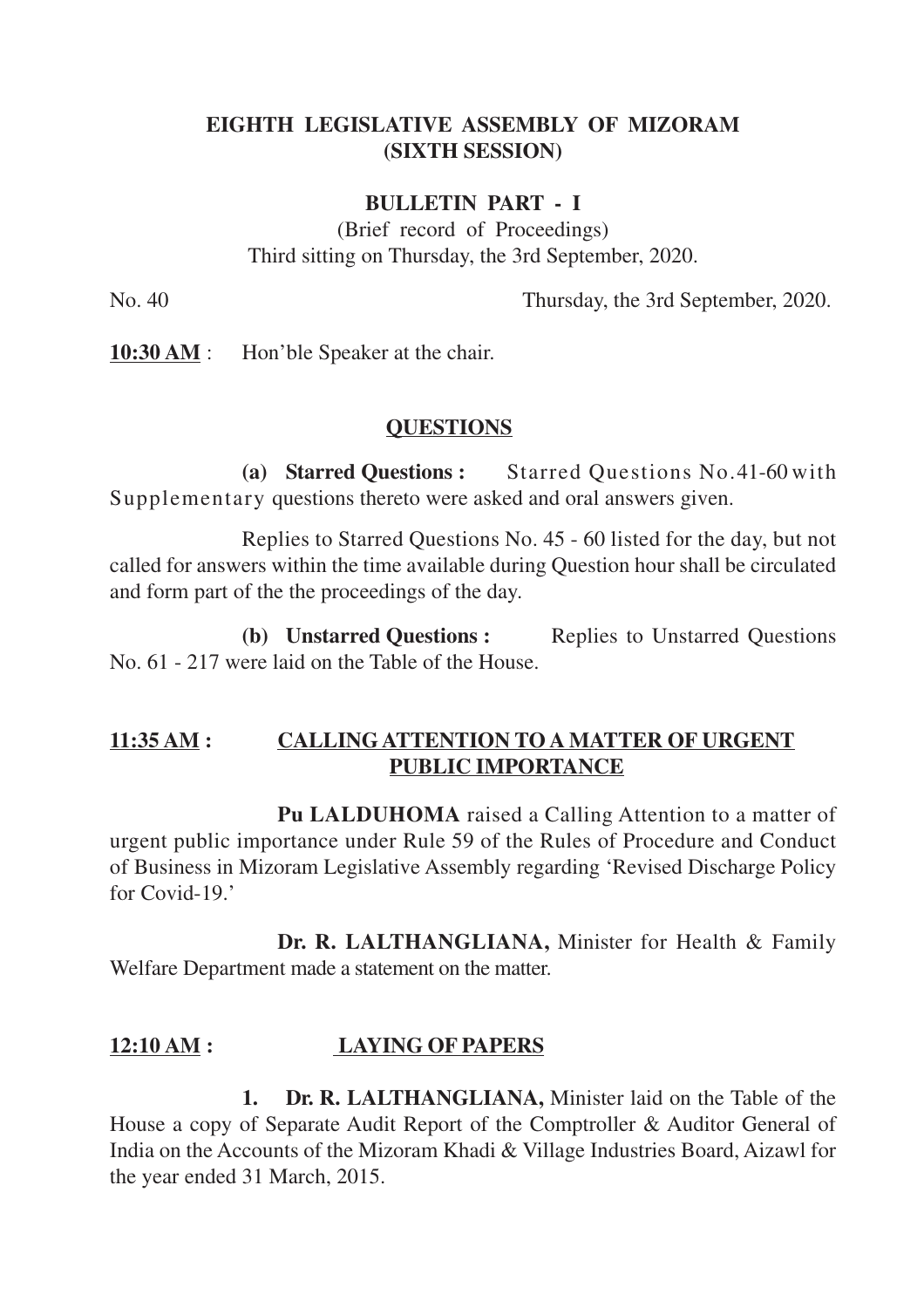**2. Pu TJ. LALNUNTLUANGA,** Minister laid on the Table of the House a copy each of the following:

- (i) Revision of classification of trees/timber and royalty rates for various Forest produce in Mizoram.
- (ii) The Mizoram Motor Accidents Claims Tribunal Rules, 2020.

**3. Dr. K. BEICHHUA,** Minister laid on the Table of the House a copy of Annual Report, 2018-2019 & 2019-2020 of Mizoram State Commission for Child Protection of Child Rights (MSCPCR)

**4. Pu RAMTHANMAWIA** laid on the Table of the House a copy each of the following:

- (i) Statement on Action Taken on the Further Recommendations of Committee on Government Assurances contained in the Third Report, 2020 relating to Power & Electricity Department (Government Assurance No. 118).
- (ii) Statement on Action Taken on the Further Recommendations of Committee on Government Assurances contained in the Third Report, 2020 relating to Health & Family Welfare Department (Government Assurance No. 111).

# **12:13 PM : PRESENTATION OF REPORT**

**Pu RAMTHANMAWIA** presented to the House the Fourth Report of Committee on Government Assurances (2020-2021) relating to Assurances given by Ministers in the Second Session of the Eighth Legislative Assembly of Mizoram.

# **12:15 PM : LEGISLATIVE BUSINESS**

**Pu ZORAMTHANGA,** Hon'ble Chief Minister begged leave of the House to introduce 'The Mizoram Fiscal Responsibilty and Budget Management (Amendment) Bill, 2020.'

Leave having been granted, he introduced the Bill. He moved the Bill for consideration of the House.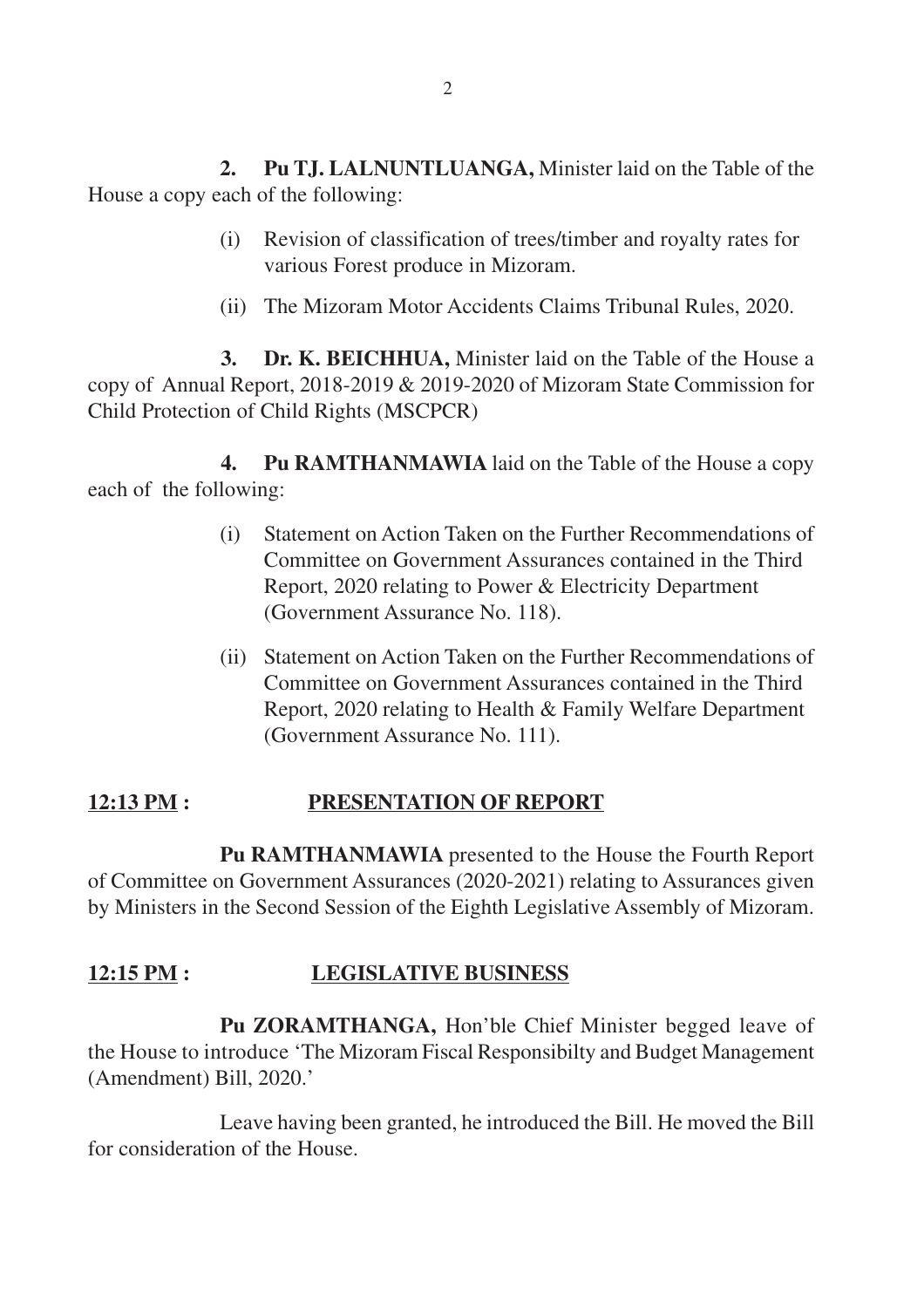The following members participated in the discussion of the Bill

- 1. Pu Zodintluanga Ralte
- 2. Pu C. Lalsawivunga
- 3. Dr. Vanlalthlana
- 4. Pu Lalduhoma

#### **01:02 PM : Recess**

#### **02:00 PM :** Hon'ble Speaker at the chair. Discussion on the Bill continued.

- 5. Pu Lalchamliana, Minister
- 6. Pu Lalrindika Ralte
- 7. Dr. ZR. Thiamsanga
- 8. Pu Lalrintluanga Sailo
- 10. Dr. R. Lalthangliana, Minister
- 11. Pu Vanlalhlana
- 12. Pu Robert Romawia Royte, Minister of State
- 13. Er. H. Lalzirliana
- 14. Pu Tawnluia, Deputy Chief Minister
- 15. Dr. Vanlaltanpuia
- 16. Dr. F. Lalnunmawia
- 17. Pu Lalruatkima, Minister of State
- 18. Pu Nihar Kanti Chakma

**03:20 PM : Pu ZORAMTHANGA,** Hon'ble Chief Minister wound up the discussion and moved that the Bill be passed by the House.

**03:43 PM :** The Bill was put to the vote of the House and was passed by voice vote unanimously.

**03:44 PM :** Pu TJ. LALNUNTLUANGA, Minister begged leave of the House to introduce 'The Court Fees (Mizoram Amendment) Bill, 2020.'

Leave having been granted, he introduced the Bill. He moved the Bill for consideration of the House.

**03:55 PM :** Pu TJ. LALNUNTLUANGA, Minister clarified question raised by the member and moved that the Bill be passed by the House.

**03:54 PM :** The Bill was put to the vote of the House and was passed by voice vote unanimously.